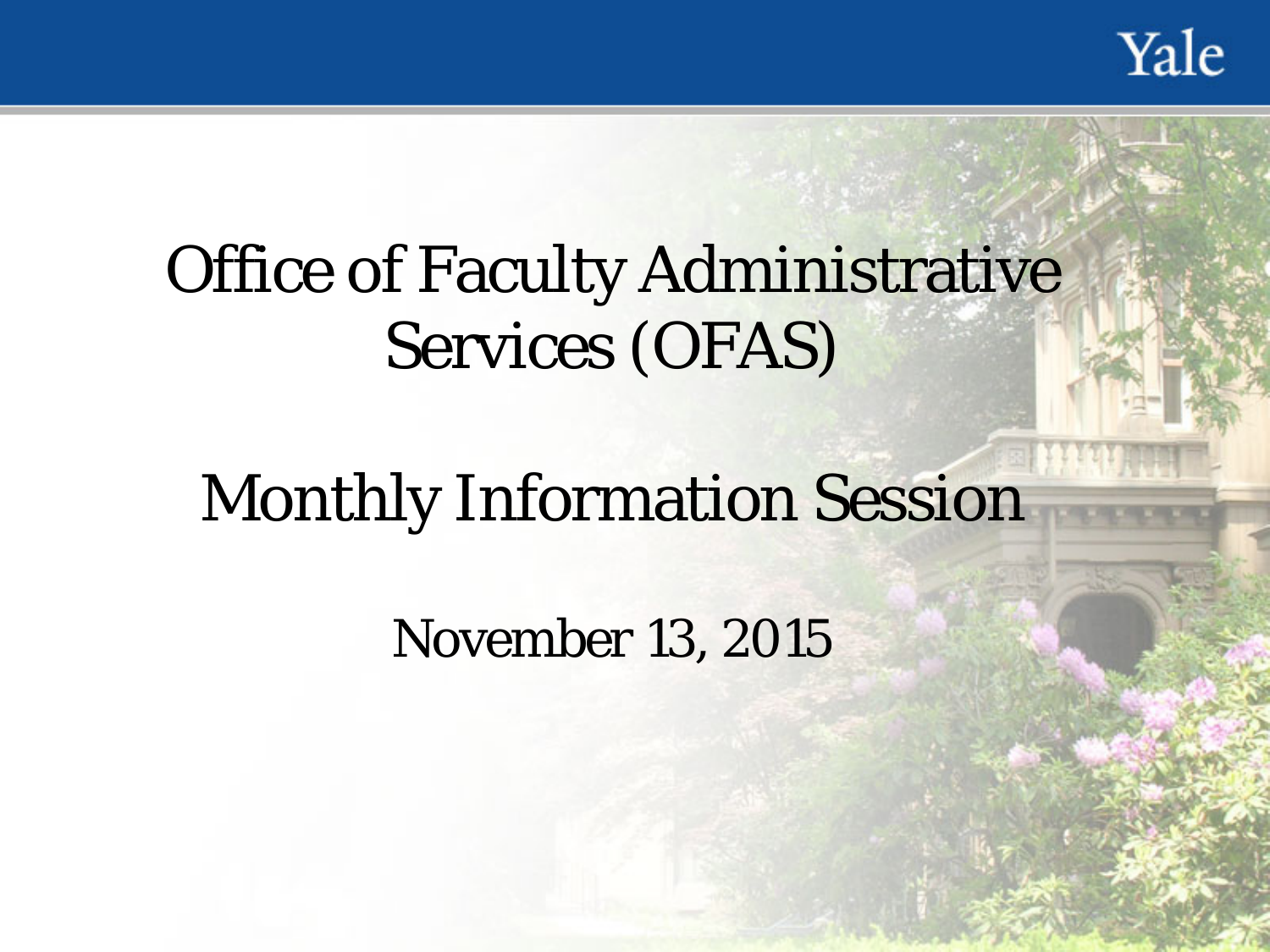



- Housekeeping
- Leaves and Work Reduction
- FIS vs Workday
- OFAS support and tools
- Training options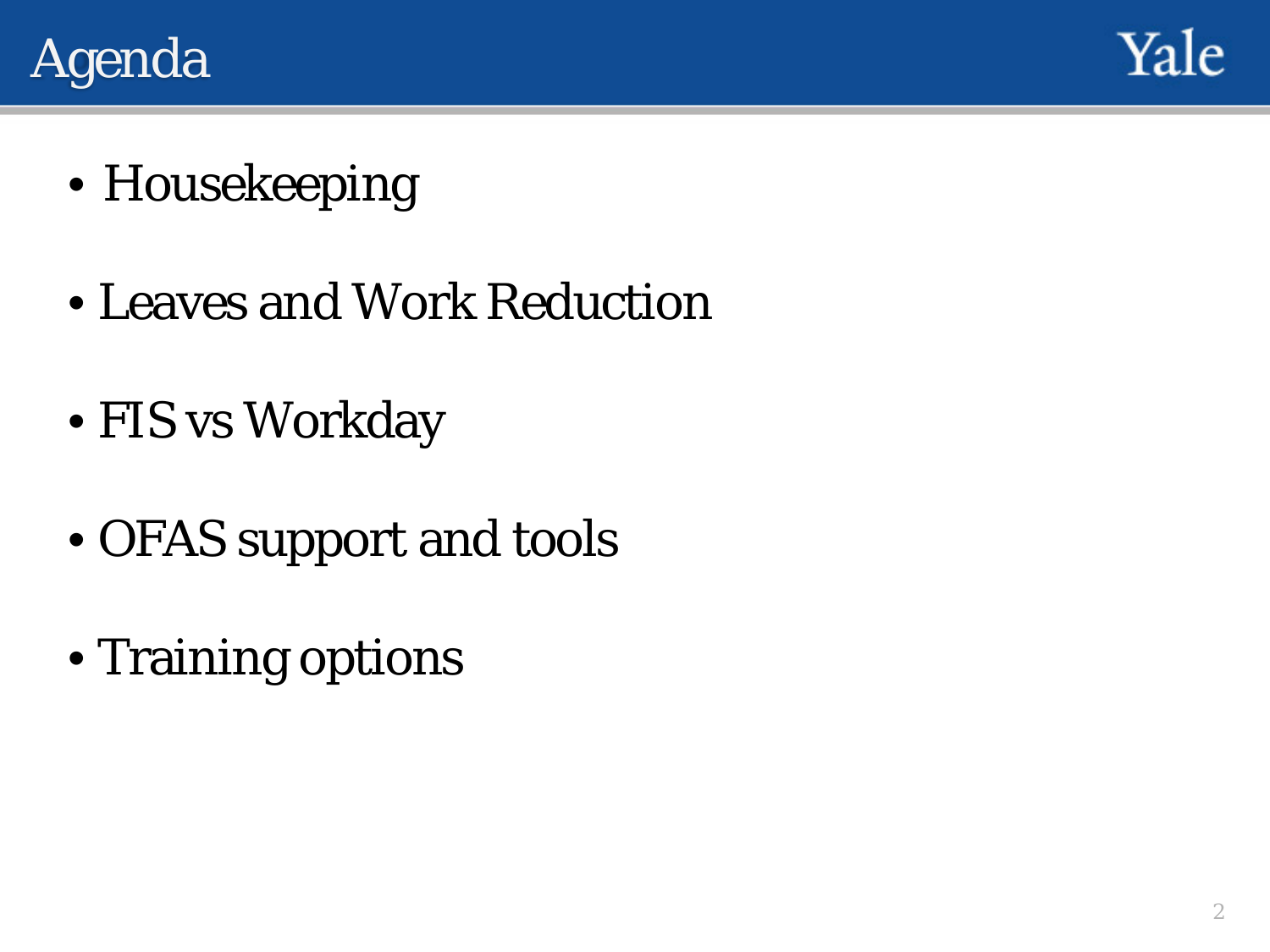# Housekeeping

- Deadlines to submit transactions for processing, this includes submission of supporting documents
	- $FAS 9<sup>th</sup>$  of every month
	- Professional schools  $-15<sup>th</sup>$  of every month
	- November is a short month due to the holiday

#### • All compensation transactions require the Charging Instructions Form

• The form and charts are on OFAS website at <http://facultyadmin.yale.edu/faculty-forms-and-their-uses>

• Transactions in Workday that are more than 1 month old and missing supporting documents will be sent back.



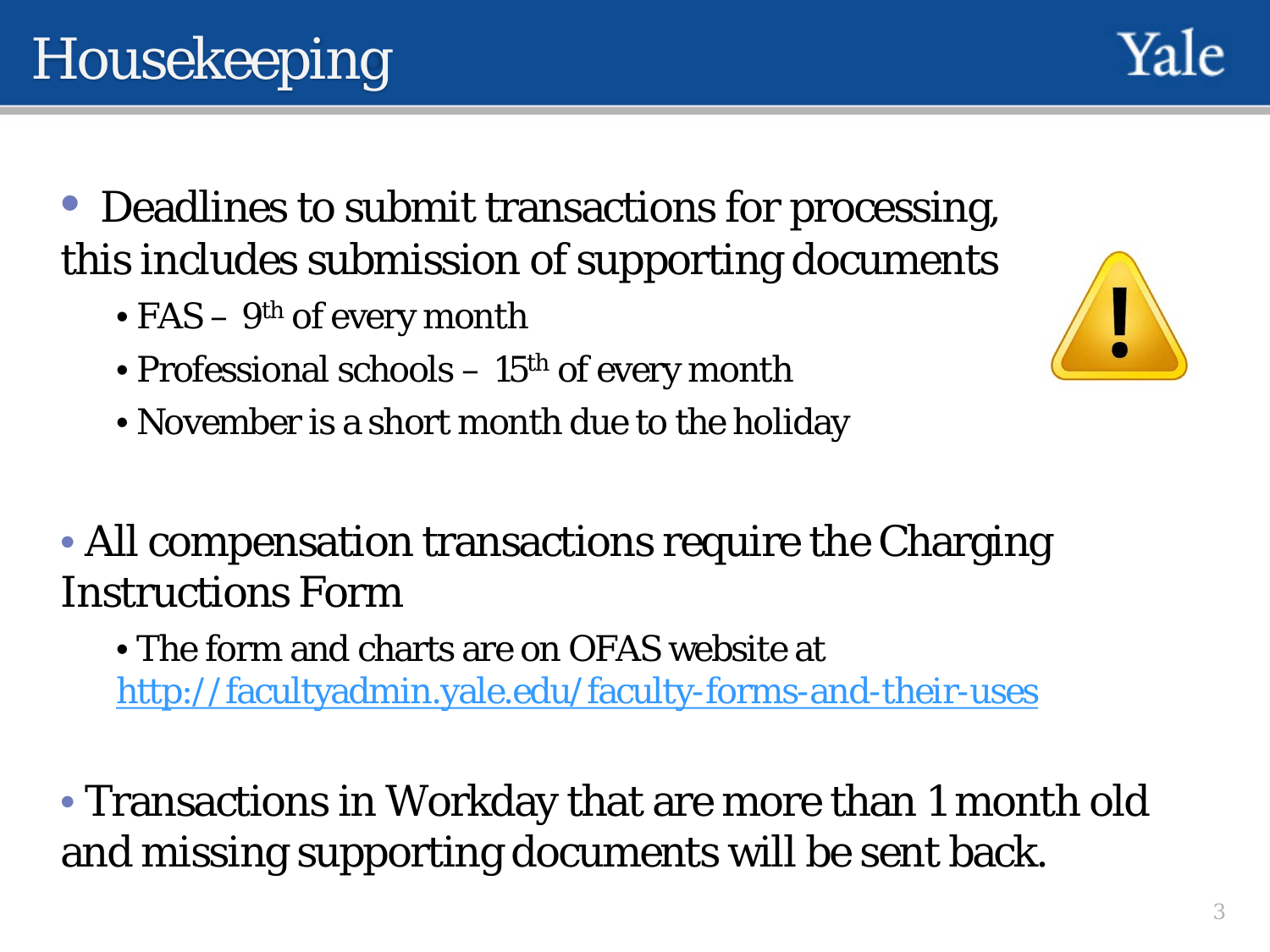## Leaves and Work Reduction

Yale

- Enter leave requests into Workday
	- FAS department chairs must be entered by the FAS Dean's Office
	- Use the training guide online at



[http://workday.training.yale.edu/training-materials/leave-absence](http://workday.training.yale.edu/training-materials/leave-absence-academic-time)academic-time

- Send all request forms collected directly to [diane.rodrigues@yale.edu](mailto:diane.rodrigues@yale.edu)
	- Diane verifies eligibility and sends to FAS Dean's Office or Provost's Office for final decision
	- Approval messages are sent directly to faculty from school deans
	- OFAS enters leave approvals in Workday
- Leave policies are in the Faculty Handbook

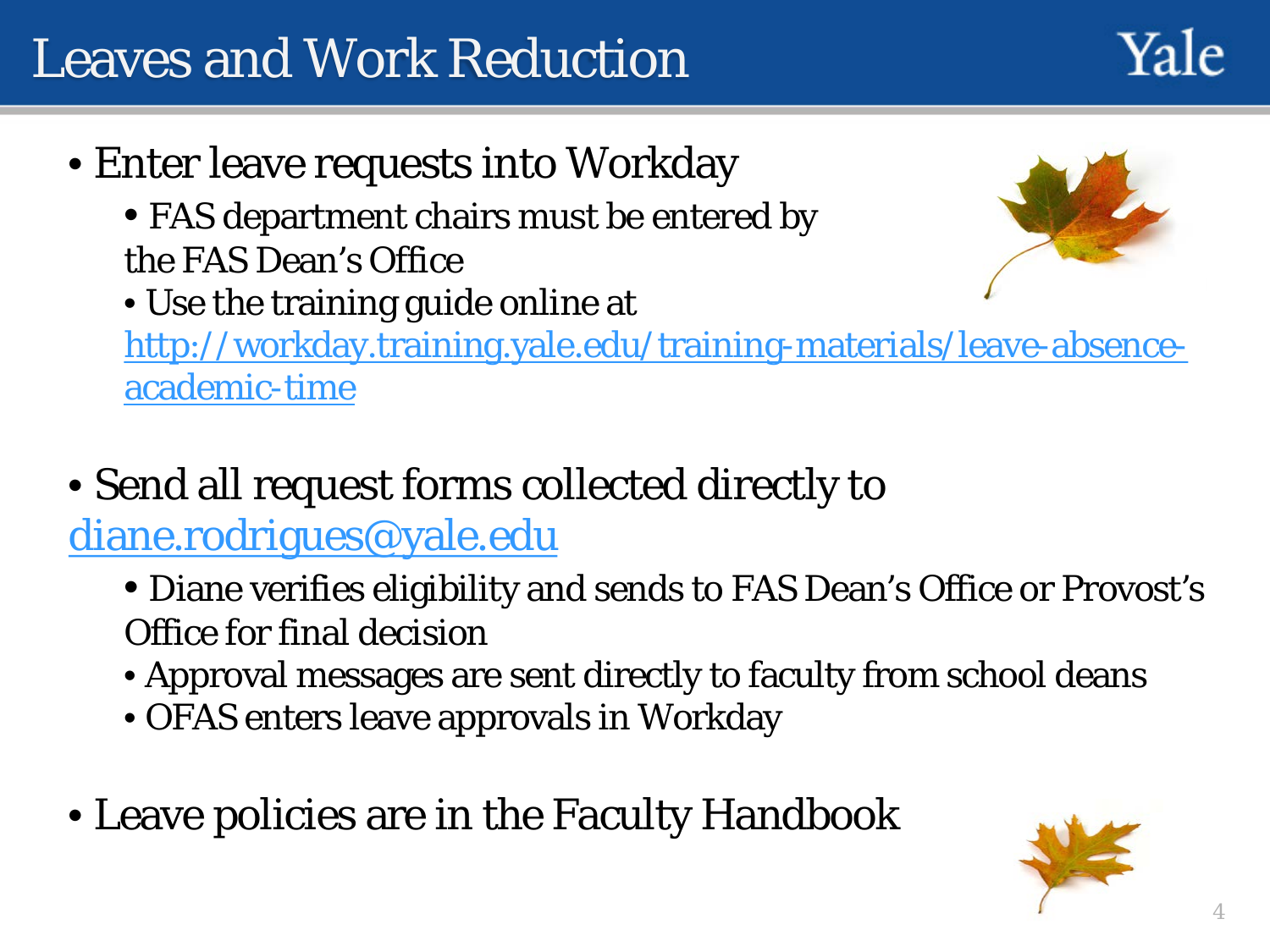### Leaves and Work Reduction

5

To pull a list of approved and pending leaves in Workday, run the report **Academic – Employees on Leave, by Academic Unit – Yale.**

By altering the dates, it is possible to pull a history of leaves.

| Instructions<br>Appointee.              | This report includes Leave Requests that have been approved and those that are pend<br>Node (for the primary appointment), Academic Unit (for the primary appointment), Org |
|-----------------------------------------|-----------------------------------------------------------------------------------------------------------------------------------------------------------------------------|
| Employee Type                           | 汪<br>$\times$ Faculty<br>X Other Academic                                                                                                                                   |
| Academic Structure Node (Primary Appt)  | 逼                                                                                                                                                                           |
| Academic Unit (Primary Appt)            | 洼                                                                                                                                                                           |
| Track Type Category (Primary Appt)      | 逼                                                                                                                                                                           |
| Organizations<br>*                      | 這                                                                                                                                                                           |
| Include Subordinate Organizations       |                                                                                                                                                                             |
| Appointee                               | ⋿                                                                                                                                                                           |
| Leave Time                              | $\frac{1}{2}$                                                                                                                                                               |
| Include Leave Requests Pending Approval |                                                                                                                                                                             |
| On Leave Between                        | 11/12/2015                                                                                                                                                                  |
| And                                     | 05/12/2016                                                                                                                                                                  |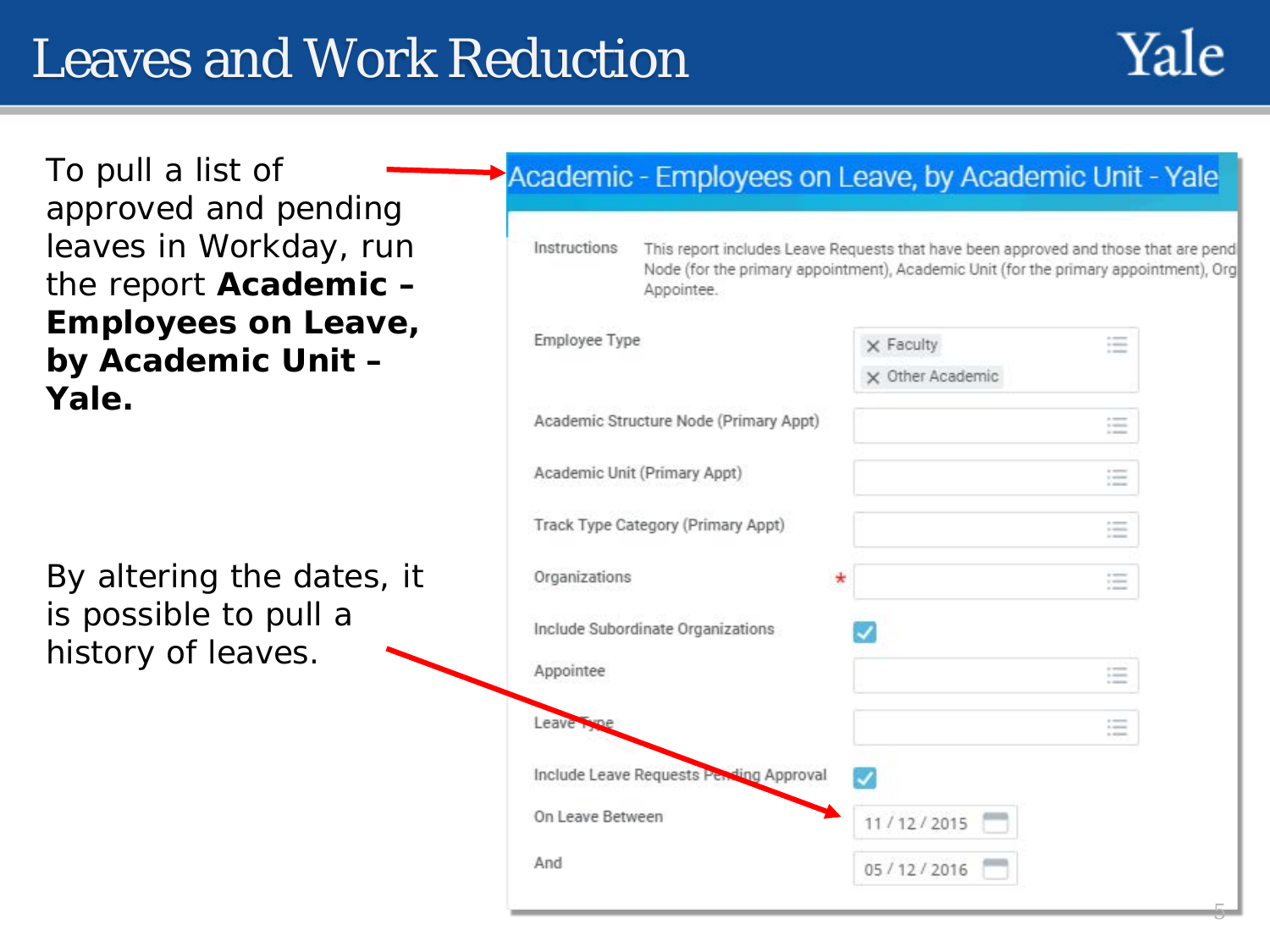Work reduction - *These are not leaves.* These are entered into Workday by Faculty Affairs.

- *Teaching Relief for Child Rearing* (TRC) Must submit required documentation on OFAS website
- *Phased retirement work reduction*  Can be taken as half year, full time or full year, half time
- *Short-term Medical Disability*  Must submit note from doctor as indicated in the Faculty Handbook
	- The note must include the period or dates of recuperation
	- Faculty are expected to return to some activities once recovered
- *Secondments* Granted through special arrangement with Provost's or President's Offices, e.g. teaching at Yale-NUS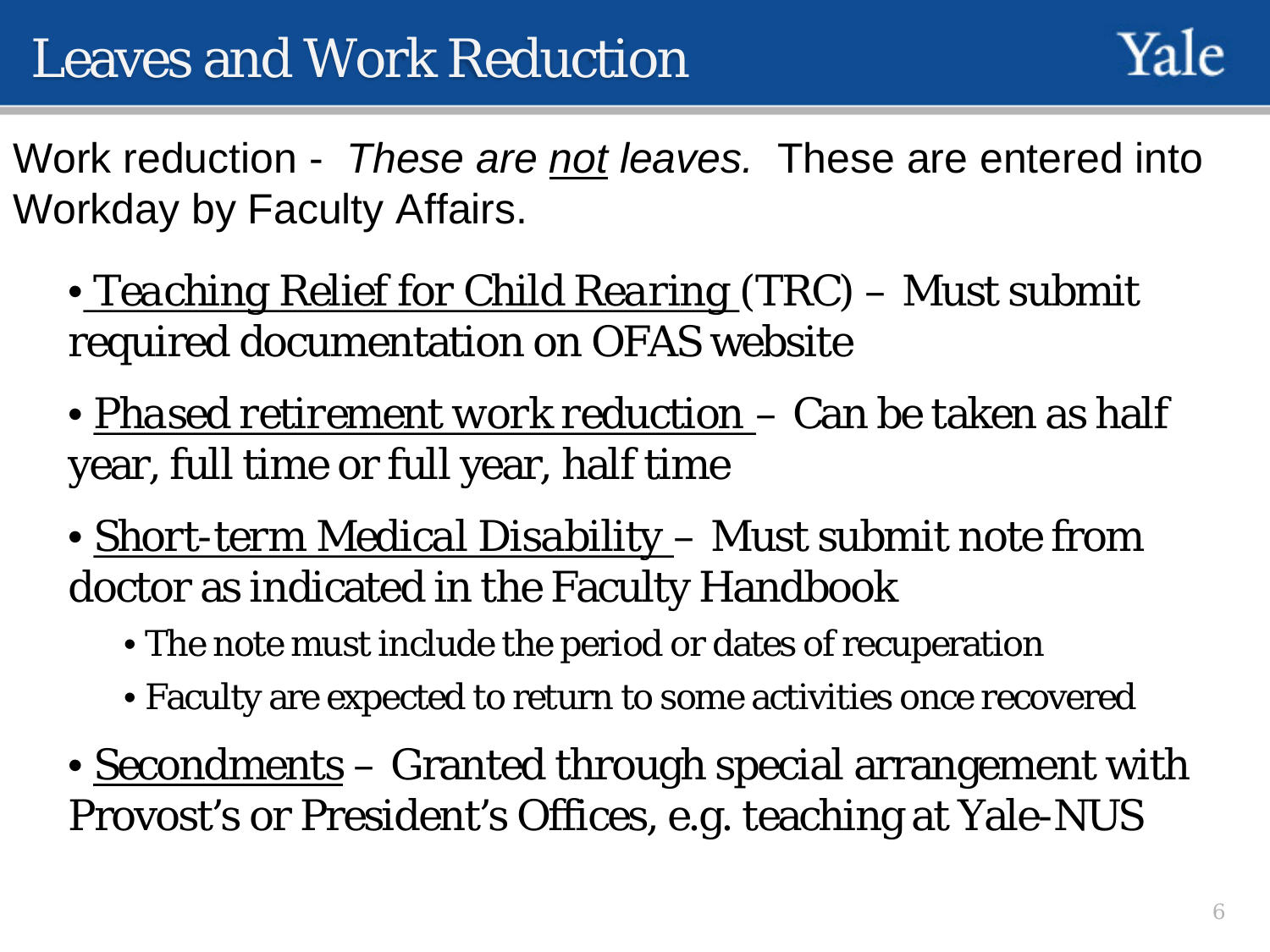

#### *Teaching Relief for Child Rearing* (TRC)

• This is only available to ladder faculty, tenured and tenure-track, in some schools.

- ARY **BOARD**
- This is often confused with the Child Rearing Leave which is an unpaid leave.
- Tenure-track faculty are often eligible to extend the term of the current appointment and the tenure clock
- **NEW** instructions are on the OFAS website at [http://facultyadmin.yale.edu/resources/leaves](http://facultyadmin.yale.edu/resources/leaves-teaching-relief)teaching-relief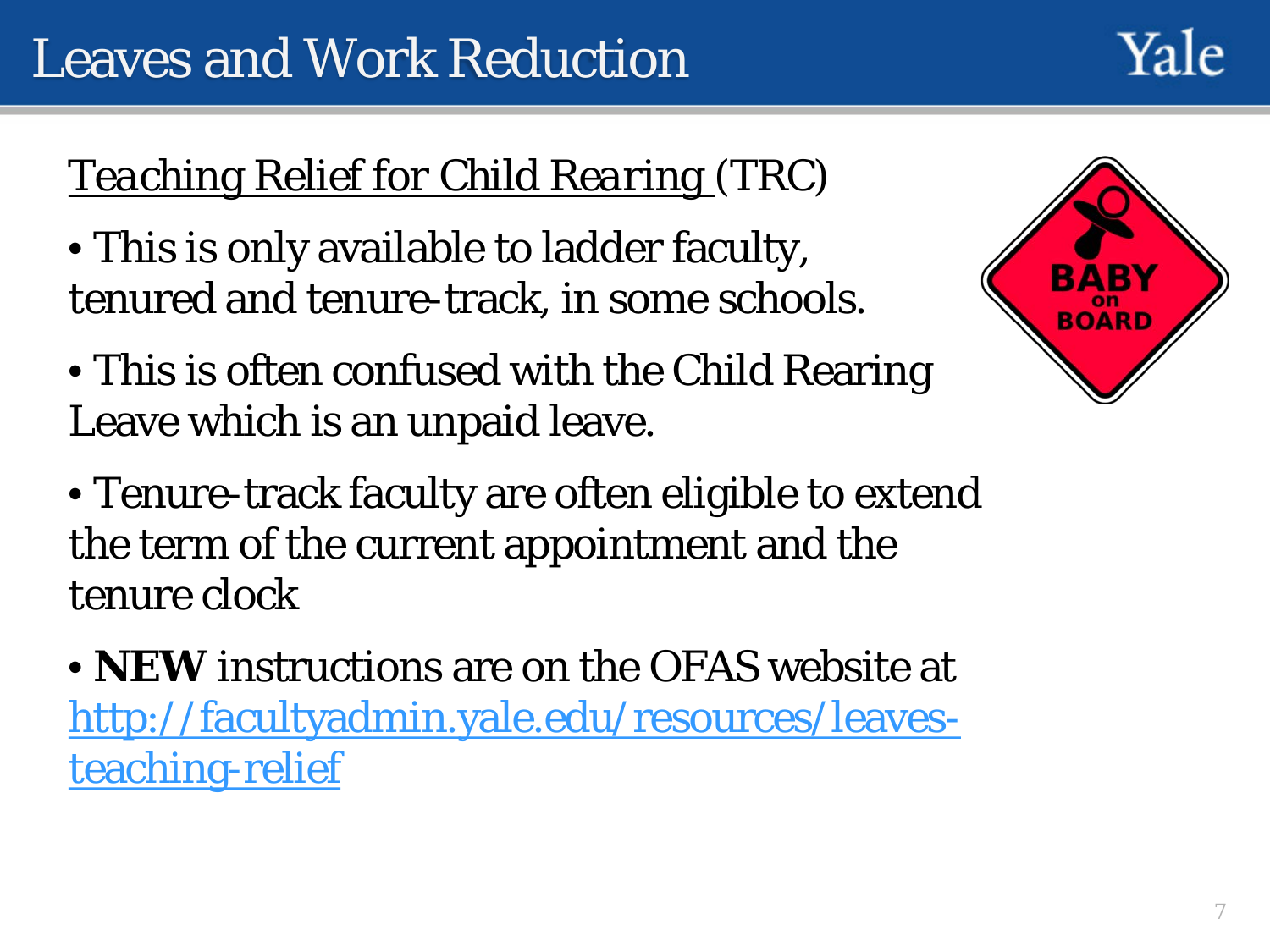

#### *Phased Retirement Wo*

- Phased retirement is a 3-year program offered to ladder faculty who have been tenured at Yale for 10 years and are 65 and older.
- Faculty make arrangements directly with the Benefits Office.
- A copy of the contract is sent to the Provost's Office, the school dean and, if applicable, the FAS department chair, and OFAS.
- OFAS enters the appointment change into WD.
- The department must enter the periods of work reduction into WD.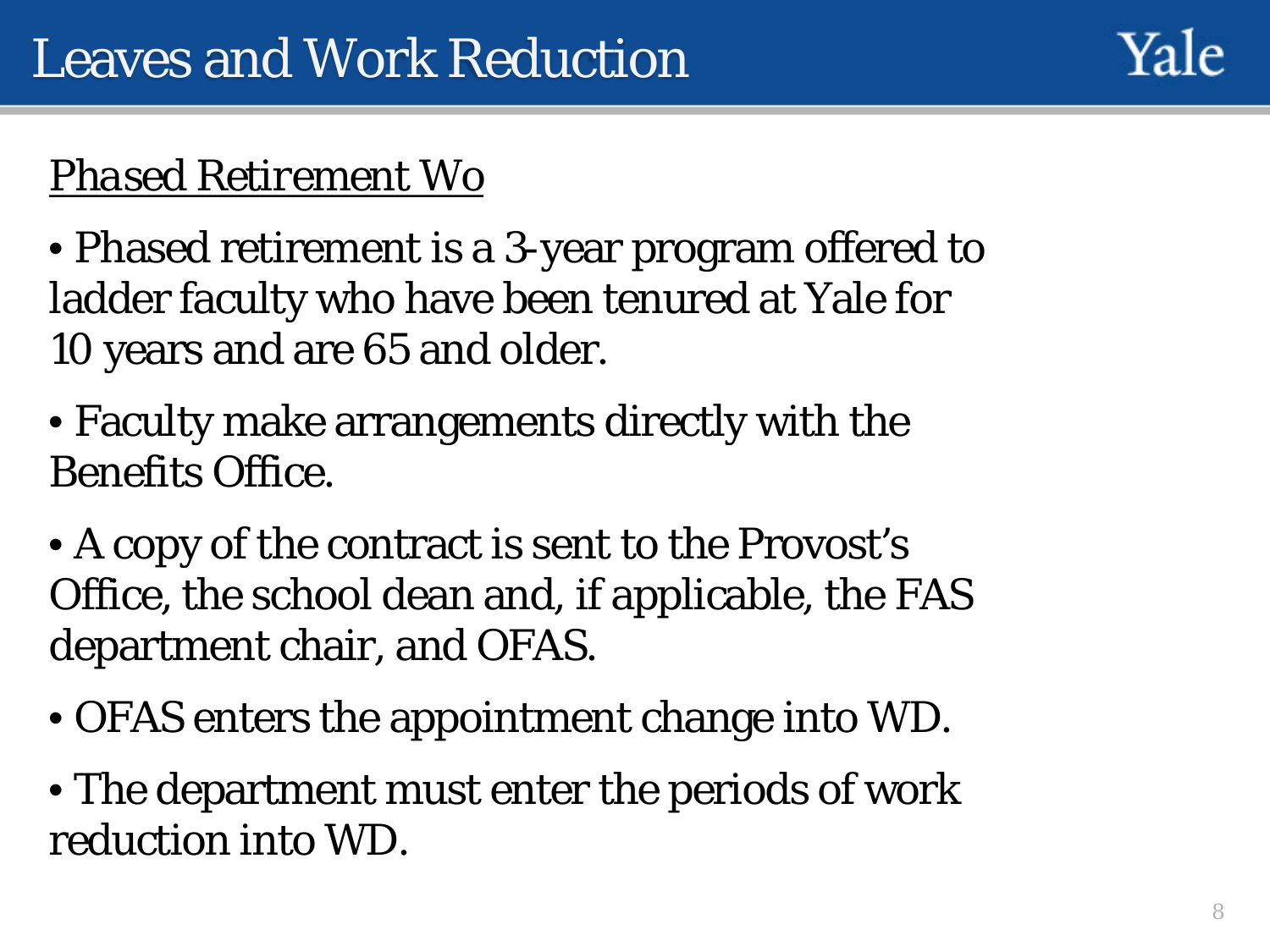### Leaves and Work Reduction



Work Reduction is recorded as a faculty status and stored under *Related Actions -> Additional Data.*

| s and of English                                                  |               | Actions                                                                        | Worker 28                                                               |
|-------------------------------------------------------------------|---------------|--------------------------------------------------------------------------------|-------------------------------------------------------------------------|
|                                                                   |               | Academic Faculty                                                               |                                                                         |
| <sup>2</sup> rofessor                                             |               | <b>Benefits</b>                                                                | View Team                                                               |
| obs<br>1 (203) 432-9061 (Telephone)<br>izabeth.alexander@yale.edu |               | Calendar<br>Committee Membership<br>Compensation<br>Job Change<br>Organization |                                                                         |
|                                                                   |               | Payment                                                                        |                                                                         |
| ademic                                                            | Job           | Payroll<br>Personal Data                                                       |                                                                         |
|                                                                   |               | Time and Leave                                                                 |                                                                         |
| tments                                                            | Current Appoi | Worker History                                                                 |                                                                         |
|                                                                   |               | Favorite                                                                       |                                                                         |
| or, African American Studies                                      |               | Security Profile                                                               |                                                                         |
| American Studies<br>16 - Present (9 years 4 months)               |               | Additional Data                                                                | <b>View All</b><br>Edit Effective-Dated Custom Object<br>View All As Of |
| e(7)                                                              |               |                                                                                | <b>August American Stud</b><br>vrgunnzuuvm                              |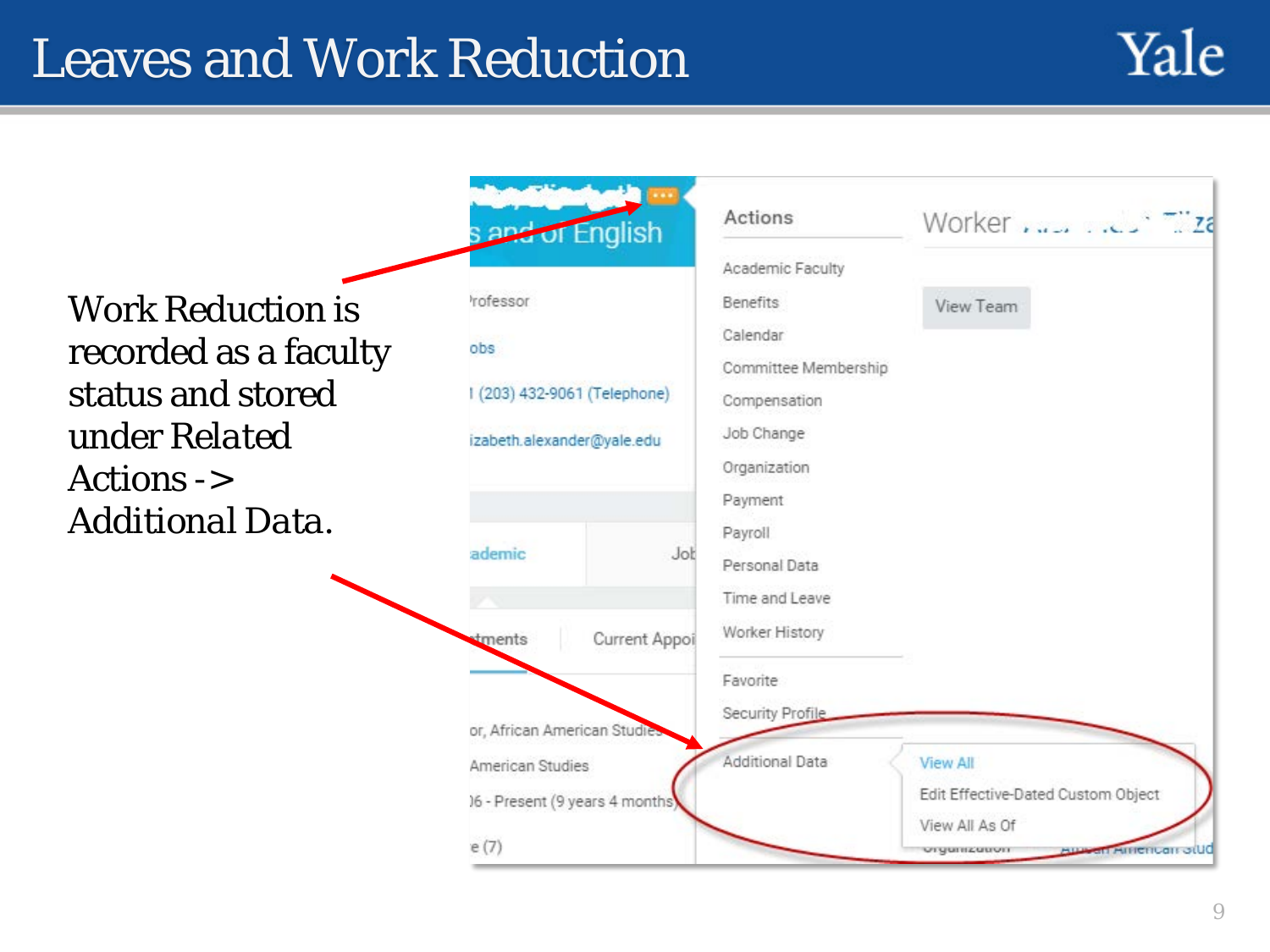- Changes must go through another approval process.
- Cancellations should be sent to faculty.admin@yale.edu.

Yale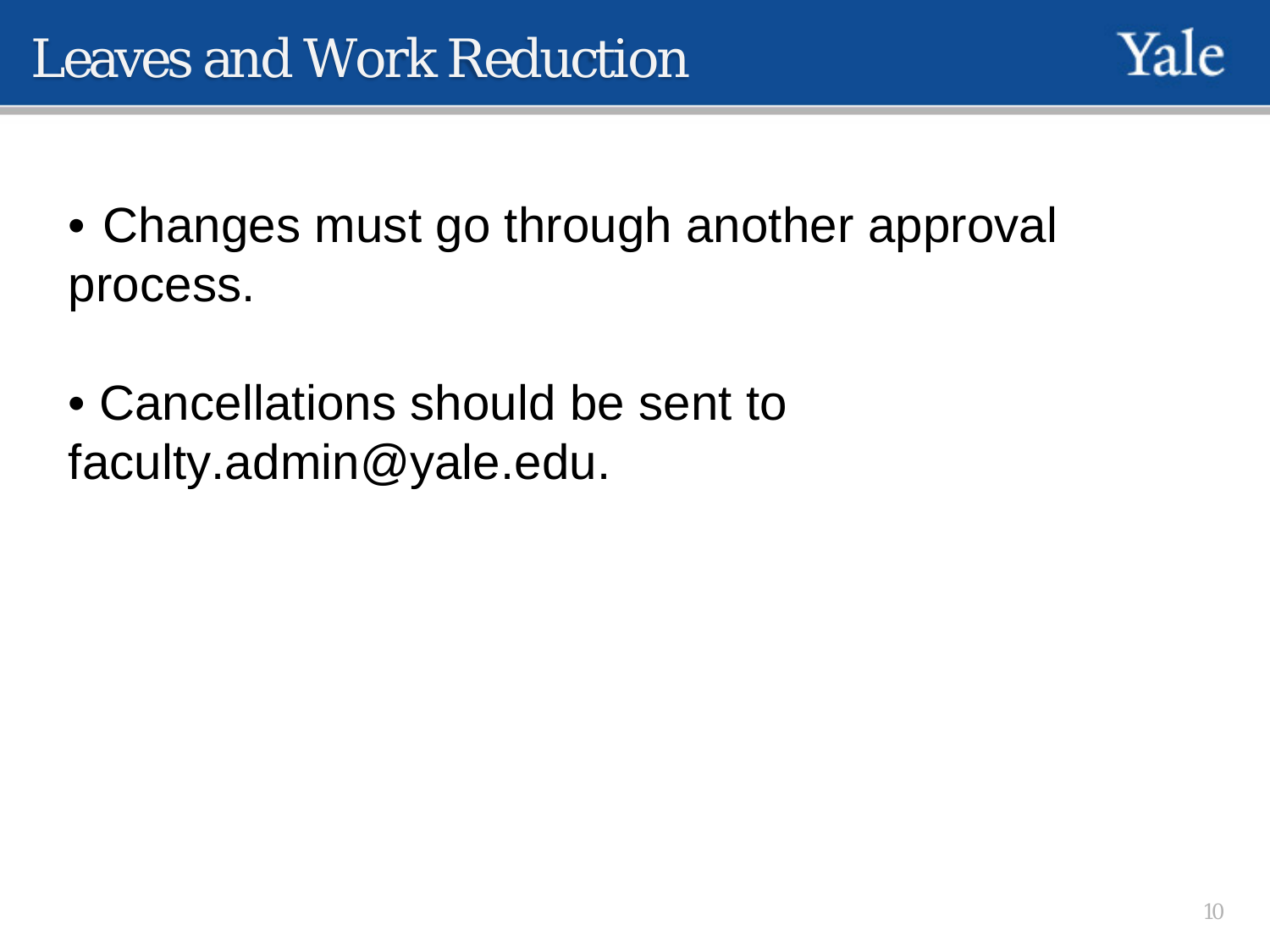

• FIS pulls appointment information from Oracle. Workday is now the official source of appointment data. Therefore, FIS appointment data is out of date.

• FIS can still be used to pull course information and committee information. It can also be used to look up inactive faculty.

• Access to FIS is only granted if there is a demonstrated need.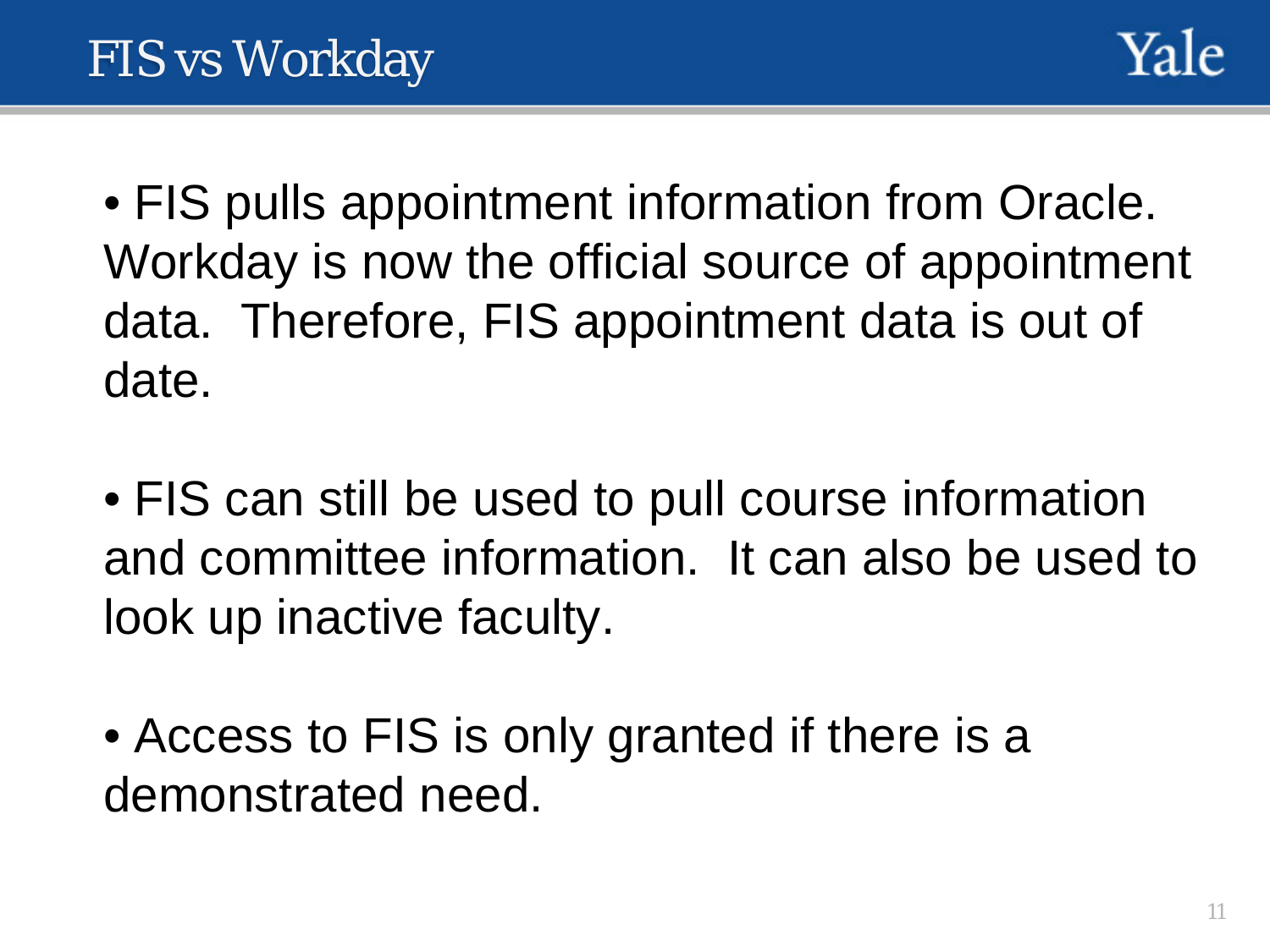## OFAS Support and Tools

### Help us, help you.

- **Lync** Communication software that will allow sharing your desktop for the purpose of providing guidance with Workday transactions.
	- Contact your desktop support to have this installed on your computer.

|                         | Microsoft Lync (Lync)                                  |  |  |  |
|-------------------------|--------------------------------------------------------|--|--|--|
| What's happening today? |                                                        |  |  |  |
|                         | Rodrigues, Diane<br>Available •<br>Set Your Location ▼ |  |  |  |
|                         |                                                        |  |  |  |
| Find someone            |                                                        |  |  |  |
|                         | <b>GROUPS</b> STATUS RELATIONSHIPS NEW                 |  |  |  |
| Favorites               |                                                        |  |  |  |
|                         |                                                        |  |  |  |

- Beginning on Monday, all email sent **faculty.admin@yale.edu** will submit a ticket to Salesforce.
- OFAS will begin using Salesforce regularly for all correspondence.
- Salesforce provides better tracking and monitoring of cases.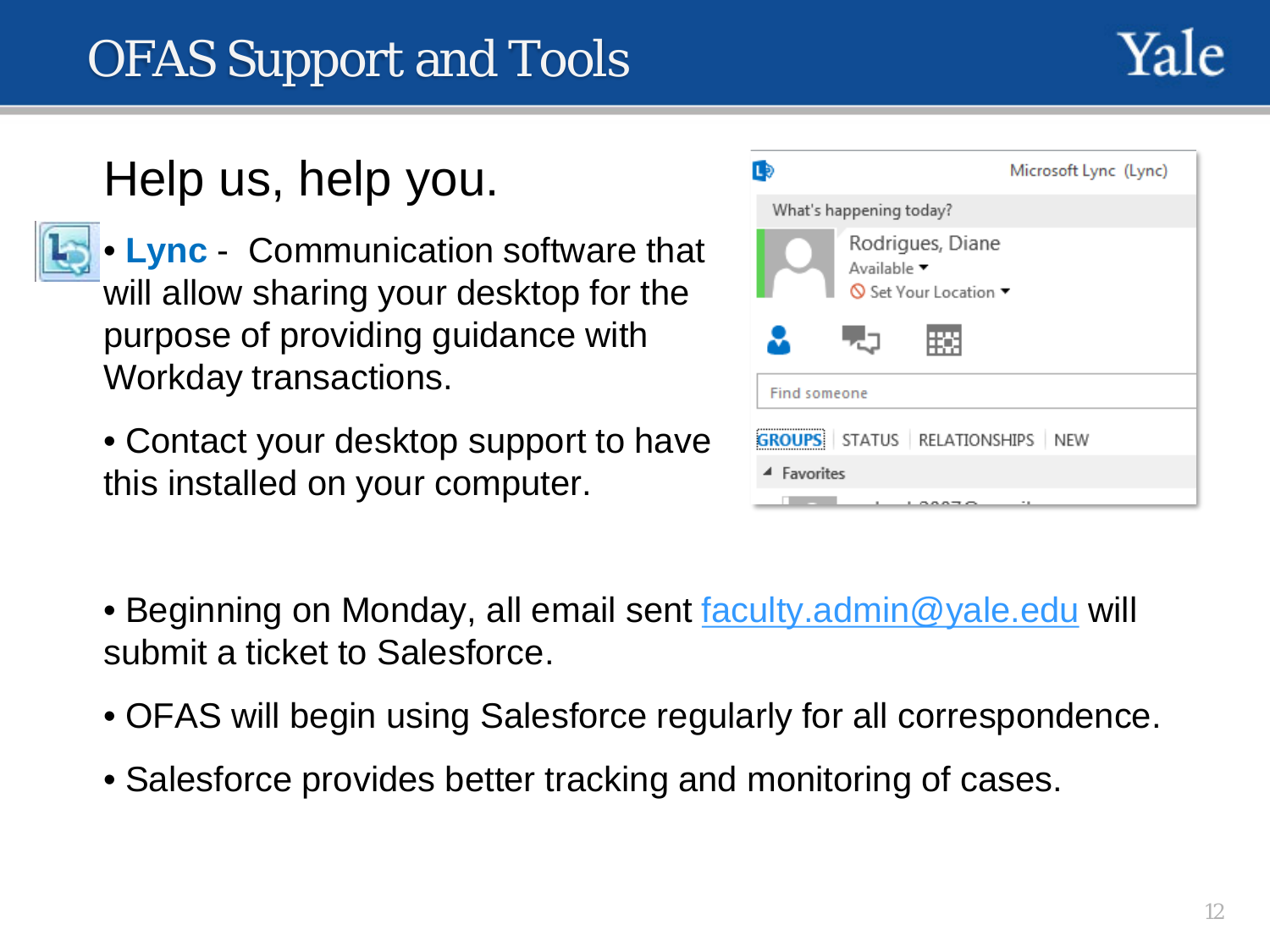- Weekly workshops
	- Thursdays, 1:30 and 2:30 (register in TMS)
- Refresher Sessions
	- Tuesday, 11/17, 1:30PM (register in TMS)
	- Repeat sessions tbd
- Compensation training sessions tbd
- Operations Manager Training Sessions
- Orientation sessions for new staff to Faculty Affairs
- Interfolio ByCommittee
	- To be scheduled by Audrey Bribiescas



inter**folio**